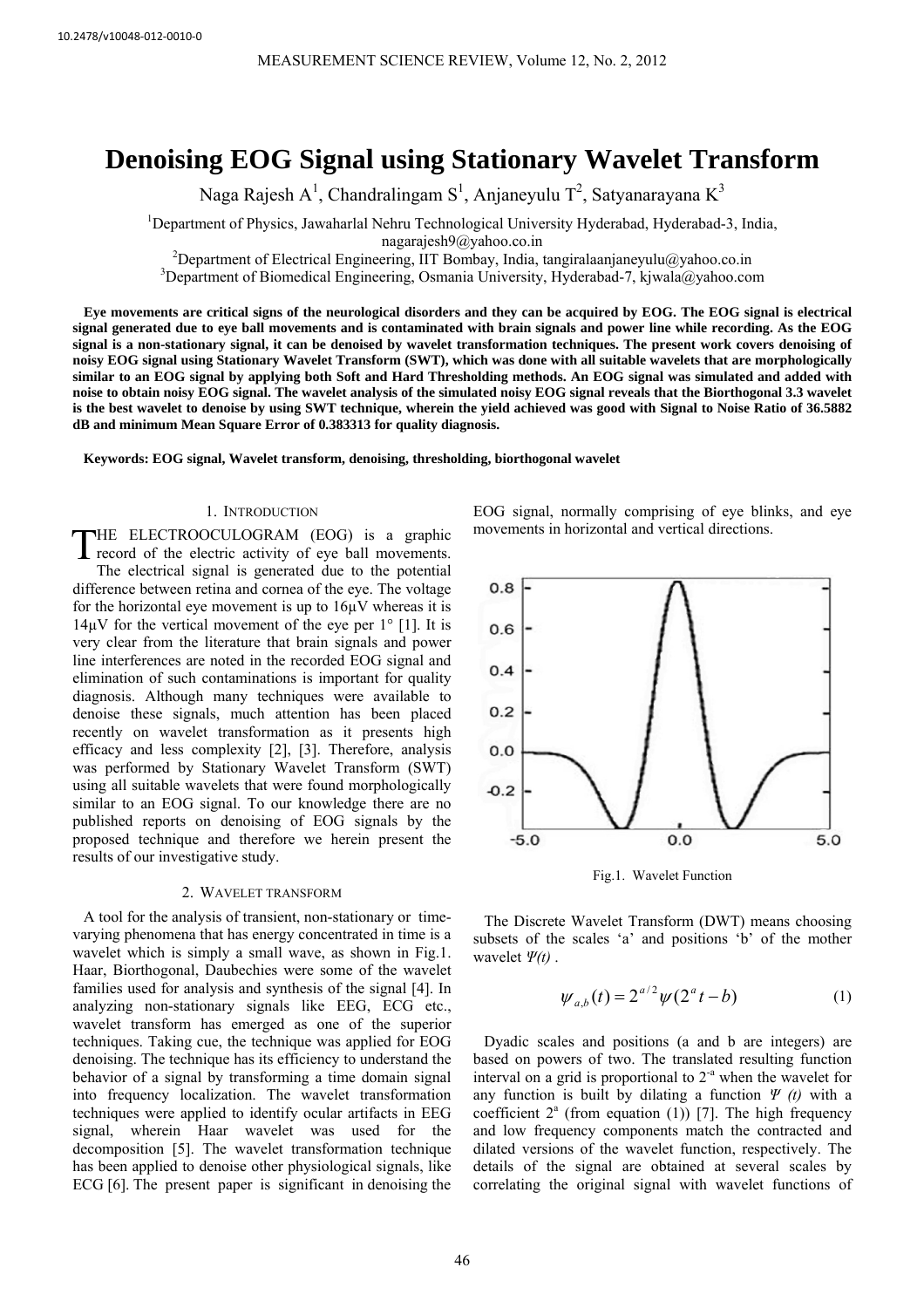different sizes. The hierarchical scheme of arrangement of these correlations with different wavelet functions is called multi-resolution decomposition. The multi-resolution decomposition algorithm separates the signals into "approximation" and "details" at different scales [8].

The SWT (independent on the choice of origin) can be obtained by modifying the basic DWT algorithm. The DWT does not preserve translation invariance due to sub-sampling operations in the pyramidal algorithm. The SWT has been introduced because it preserves the property that a translation of the original signal does not necessarily imply a translation of the corresponding wavelet coefficients. To halve the bandwidth from one level to another level, the SWT utilizes recursively dilated filters instead of subsampling. The decomposition scheme is shown in Fig.2 [7]. The next step in wavelet based denoising is Thresholding. Two kinds of Thresholding were applied in the analysis, namely Soft and Hard Thresholding.



Fig.2. Wavelet Decomposition Scheme

#### 3. SOFT AND HARD THRESHOLDING

Linear and non-linear methods are the two forms of denoising algorithms. The coefficient size by itself is not taken into account as the linear method is independent of the size of empirical wavelet coefficients. Fine scale coefficients contain signal noise and coarse scale ones do not, namely,

$$
d_{j,k} = \begin{cases} 0, j \ge \lambda \\ d_{j,k}, j < \lambda \end{cases} \tag{2}
$$

As the white noise is found in every coefficient distributed over all scales, non-linear method can be applied in two ways, Soft Thresholding and Hard Thresholding. The latter cuts off coefficients below a certain threshold  $\lambda$ , while the former reduces all coefficients by this threshold. The Soft and Hard Thresholds are respectively given by

$$
S(x) = \begin{cases} Sign(x)(|x| - \lambda), |x| > \lambda \\ 0, |x| \le \lambda \end{cases}
$$
 (3)

$$
S(x) = \begin{cases} S(x), |x| > \lambda \\ 0, |x| \le \lambda \end{cases}
$$
 (4)

where  $S(x)$  is the analyzed signal and  $\lambda$  is the chosen threshold [9], [10].

# 4. METHODOLOGY

An EOG signal comprising of eye movements in horizontal, vertical directions and eye blinks was simulated as shown in Fig.3 and also its details are given in Table 1. The power of the EOG signal is 43.2835 dB. The noisy EOG signal (Fig.4) was simulated by adding controlled noise and its power was found to be 43.2855 dB. Then this noisy EOG signal was denoised using the SWT technique with different wavelets (which are morphologically similar to it) namely Haar, Biorthogonal and Daubechies. The method proposed in this paper involves the following steps.

- a. Application of SWT to the contaminated EOG with a specific wavelet as basis function and decomposition up to 6 levels.
- b. Application of Soft or Hard Threshold.
- c. Reconstruction of decomposed signal to obtain denoised EOG signal.

The Soft Thresholding includes Fixed Form Threshold, Rigorous SURE, Heuristic SURE, Minimax, whereas Penalize High, Penalize Medium, Penalize Low is Hard Thresholding. Both kinds of Thresholding were applied before reconstruction to obtain respective denoised EOG signals. Then the SWT technique was applied to the real time EOG signal (Fig.7).

Table 1. Details of reference EOG signal

| Reference EOG signal details | <b>Samples range</b> |
|------------------------------|----------------------|
| Eye movements in horizontal  |                      |
| direction                    | 1 to 5000            |
| Eye blinks                   | 5001 to 7000         |
| Eye movements in vertical    |                      |
| direction                    | 7001 to 10,944       |

# **Estimation of Mean Square Error (MSE) and Signal to Noise Ratio (SNR):**

The MSE value is estimated between the denoised EOG signal and the reference EOG signal.

$$
MSE = \frac{1}{N} \sum_{i=1}^{N} (x(i) - \overline{x}(i))^2
$$
 (5)

where N is the length of the EOG signal,  $x(i)$  is the reference EOG signal (Fig.3) and  $\overline{x}(i)$  is the denoised EOG signal (Fig.5) [4] and

$$
SNR = 10 \log \frac{\sum_{i=1}^{N} x(i)^2}{\sum_{i=1}^{N} (x(i) - \overline{x}(i))^2}
$$
 (6)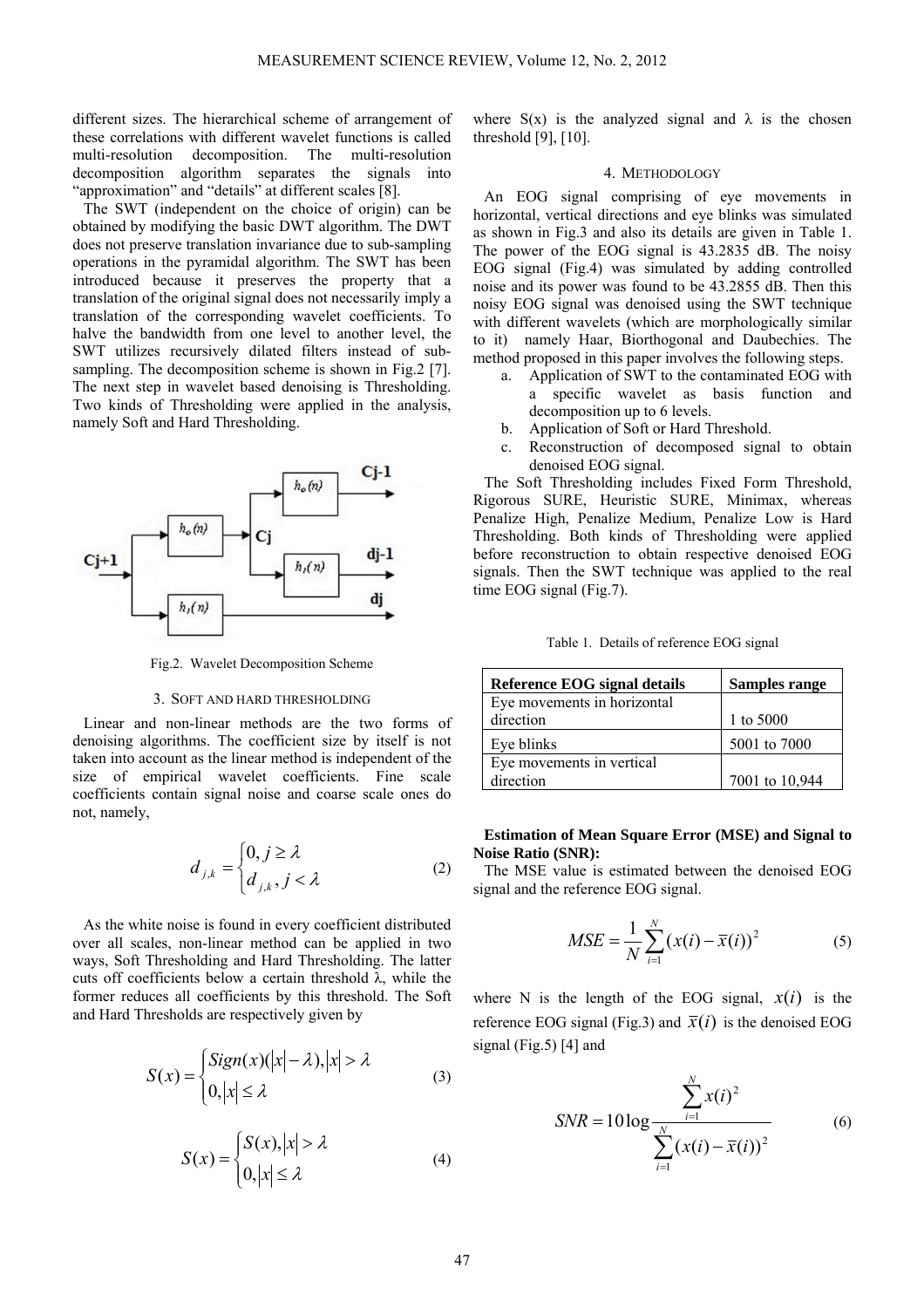

Fig.3. Reference EOG Signal



Fig.4. Noisy EOG Signal



Fig.5. Denoised noisy EOG signal by bior 3.3 wavelet



Fig.6. bior 3.3 wavelet

## 5. RESULTS AND DISCUSSION

The noisy EOG signal was decomposed with db7 and db9 wavelets of Daubechies wavelet family for the analysis. Subsequently SNR and MSE values were estimated and depicted in Table 2. As evident from Table2, high SNR and low MSE values were obtained for the penalize method of thresholding. Among the db wavelets tested, db7 was found to be satisfactory with SNR and MSE values of 36.4479 dB and 0.4466, respectively.

Similarly, denoising was performed with biorthogonal wavelets bior 1.3, bior 1.5, bior 3.3 and bior 3.5. The analysis with bior 3.3 wavelet (Fig.6) was found to be better than db7 wavelet with SNR and MSE values, respectively, 36.5882 dB and 0.383313 for penalize medium thresholding as shown in Table2. Further the proposed denoising technique was also applied for a real time EOG signal (Fig.7) obtained from PDS lab [11] as a pilot test. Fig.8 shows the denoised real time EOG signal.

## 6. CONCLUSION

The present study illustrates the application of bior 3.3 as a better wavelet for denoising the EOG signal using SWT. The results obtained are extremely encouraging and can be applied to denoise the EOG signal obtained in noisy environments for further use in biomedical quality diagnosis. Further work is underway to apply the technique for the real time EOG signal wherein, the information procured may provide a strong evidence for the bior 3.3 as a potential wavelet.

#### ACKNOWLEDGMENTS

The authors are highly indebted to the Head, Department of Biomedical Engineering, Osmania University, Hyderabad and Director, R&D Cell, JNTUH, Hyderabad for having provided necessary facilities to carry out the work. One of the authors (Naga Rajesh) is thankful to Dr. Ravi Paturi, Dr. Ravi Kiran, Ms. Saroja Ranganath and Ms. Savitha Ramesh for their timely support.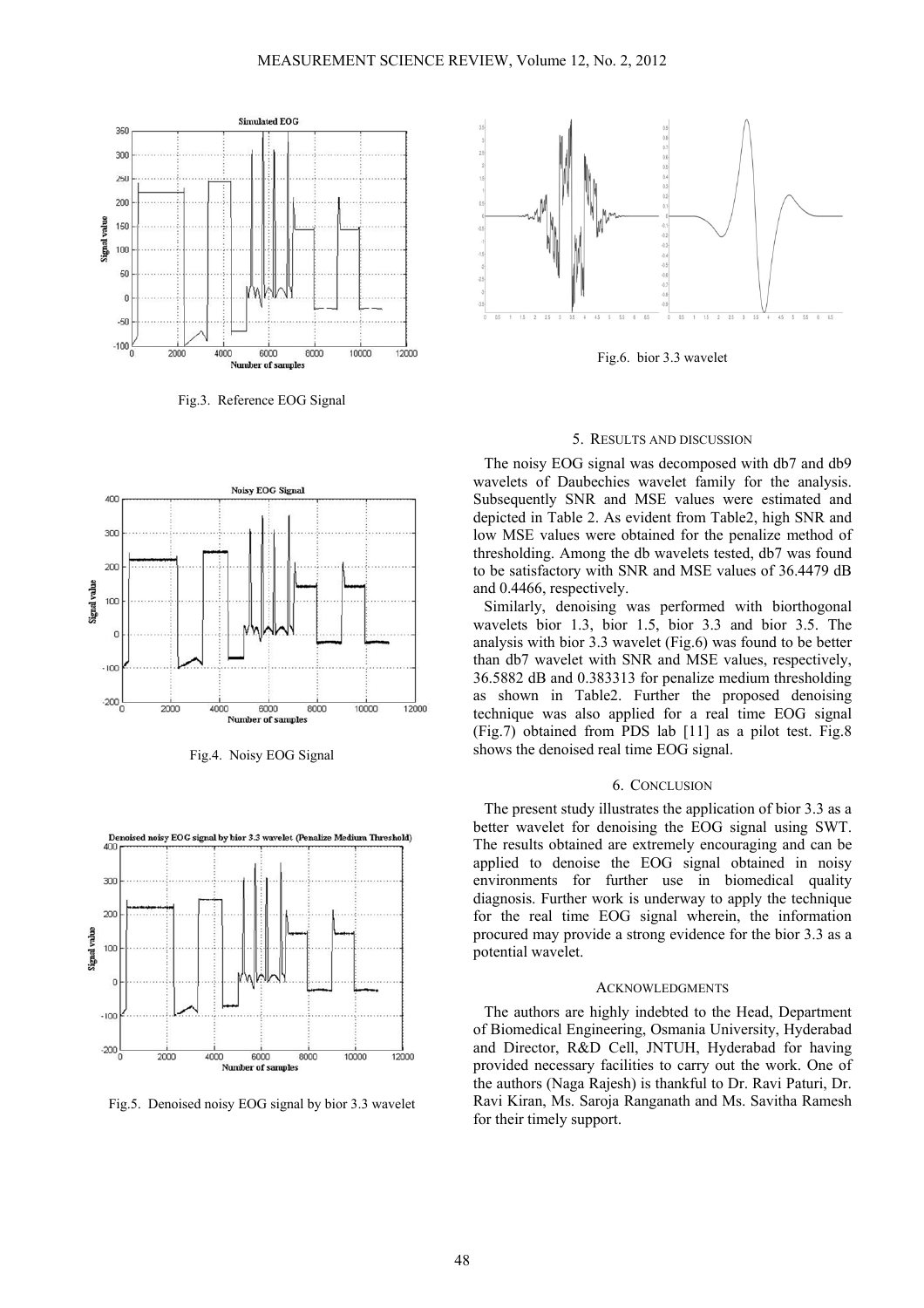

Fig.7. Real time EOG signal



Fig.8. Denoised real time EOG signal by bior 3.3 wavelet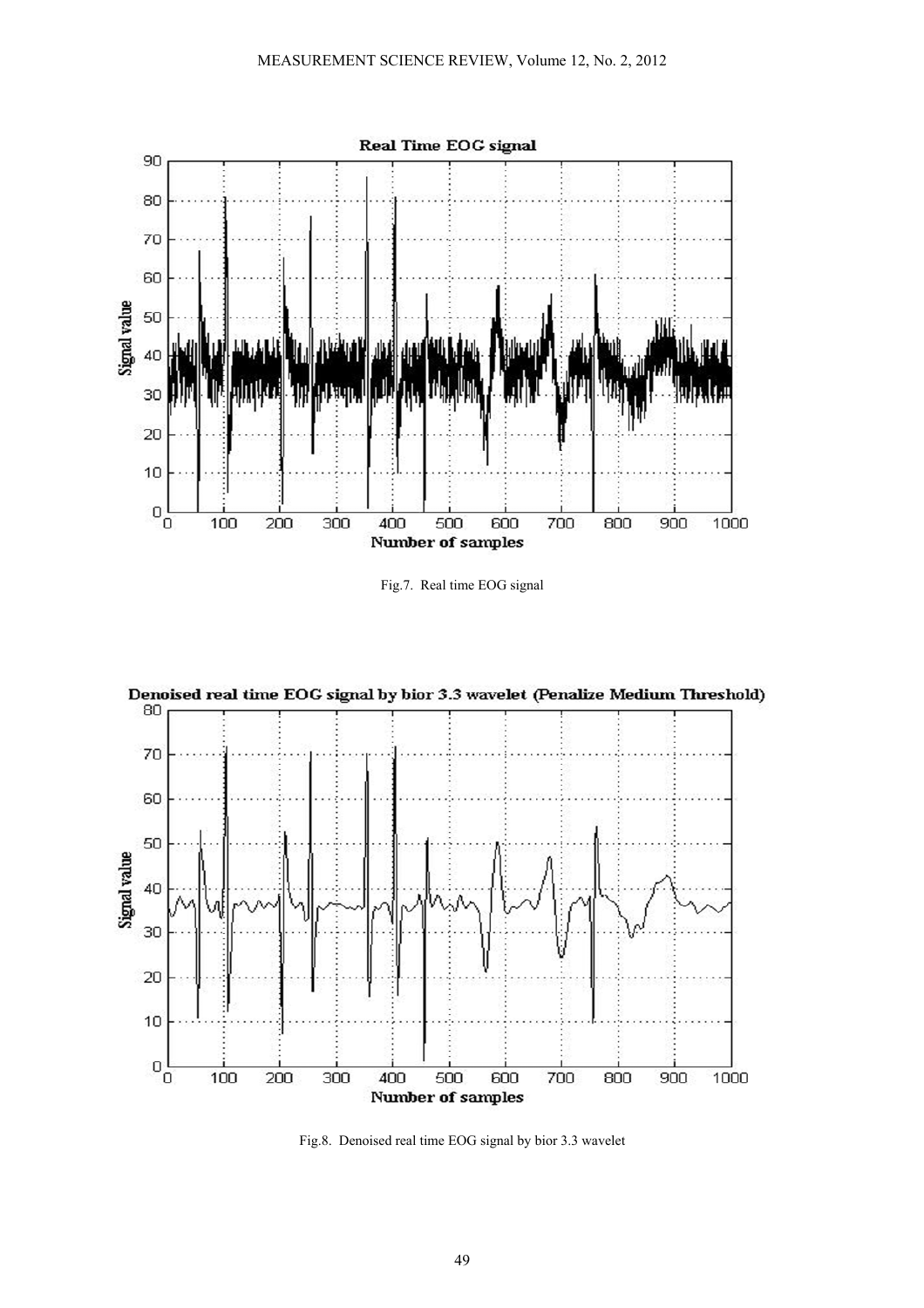| Wavelet    | <b>Threshold</b>       |              |          |            |
|------------|------------------------|--------------|----------|------------|
|            | <b>Method</b>          | <b>Value</b> | SNR (dB) | <b>MSE</b> |
| Haar       | Fixed Form             | 23.181       | 28.0251  | 0.6356     |
|            | Rigorous Sure          | 4.378        | 35.4193  | 0.4123     |
|            | Heuristic Sure         | 4.378        | 35.4193  | 0.4123     |
|            | Minimax                | 15.297       | 30.3736  | 0.7116     |
|            | Penalize High          | 4.052        | 35.9181  | 0.4175     |
|            | Penalize Medium        | 2.411        | 35.6765  | 0.4997     |
|            | Penalize Low           | 2.069        | 35.6402  | 0.5217     |
| bior $1.3$ | Fixed Form             | 23.181       | 32.2826  | 0.4259     |
|            | Rigorous Sure          | 4.378        | 33.2324  | 0.4081     |
|            | Heuristic Sure         | 4.378        | 33.2324  | 0.4081     |
|            | Minimax                | 15.297       | 34.838   | 0.3714     |
|            | Penalize High          | 4.052        | 34.6162  | 0.3879     |
|            | Penalize Medium        | 2.411        | 34.5594  | 0.3907     |
|            | Penalize Low           | 2.069        | 34.543   | 0.4383     |
| bior $1.5$ | Fixed Form             | 23.181       | 33.3882  | 0.4546     |
|            | Rigorous Sure          | 4.378        | 34.5941  | 0.4142     |
|            | Heuristic Sure         | 4.378        | 34.5941  | 0.4142     |
|            | Minimax                | 15.297       | 35.7193  | 0.3964     |
|            | Penalize High          | 4.052        | 36.2201  | 0.3919     |
|            | Penalize Medium        | 2.411        | 36.2221  | 0.3512     |
|            | Penalize Low           | 2.069        | 36.1299  | 0.3916     |
| bior $3.3$ | Fixed Form             | 23.181       | 27.7645  | 2.037324   |
|            | Rigorous Sure          | 4.378        | 32.4184  | 0.843024   |
|            | Heuristic Sure         | 4.378        | 32.4184  | 0.843024   |
|            | Minimax                | 15.297       | 29.9822  | 0.947362   |
|            | Penalize High          | 4.052        | 36.3775  | 0.436598   |
|            | <b>Penalize Medium</b> | 2.411        | 36.5882  | 0.383313   |
|            | Penalize Low           | 2.069        | 36.3037  | 0.53313    |
| bior $3.5$ | Fixed Form             | 23.181       | 29.7343  | 1.3238     |
|            | Rigorous Sure          | 4.378        | 33.2597  | 1.1991     |
|            | Heuristic Sure         | 4.378        | 33.2597  | 1.1991     |
|            | Minimax                | 15.297       | 32.4123  | 1.0315     |
|            | Penalize High          | 4.052        | 36.5472  | 0.45       |
|            | Penalize Medium        | 2.411        | 36.3852  | 0.4382     |
|            | Penalize Low           | 2.069        | 36.3151  | 0.4888     |
| db 7       | Fixed Form             | 23.181       | 26.2531  | 3.0683     |
|            | Rigorous Sure          | 4.378        | 28.0357  | 2.2363     |
|            | Heuristic Sure         | 4.378        | 28.0357  | 2.2363     |
|            | Minimax                | 15.297       | 28.3323  | 1.4517     |
|            | Penalize High          | 4.052        | 34.7512  | 0.4607     |
|            | Penalize Medium        | 2.411        | 36.4479  | 0.4466     |
|            | Penalize Low           | 2.069        | 36.4283  | 0.4633     |
| db 9       | Fixed Form             | 23.181       | 22.9422  | 11.1115    |
|            | Rigorous Sure          | 4.378        | 34.5728  | 0.387      |
|            | Heuristic Sure         | 4.378        | 34.5728  | 0.387      |
|            | Minimax                | 15.297       | 24.7163  | 5.2013     |
|            | Penalize High          | 4.052        | 35.7683  | 0.4856     |
|            | Penalize Medium        | 2.411        | 35.6475  | 0.4682     |
|            | Penalize Low           | 2.069        | 35.6228  | 0.4842     |

Table 2. Estimated SNR and MSE values when denoising the noisy EOG signal with different wavelets